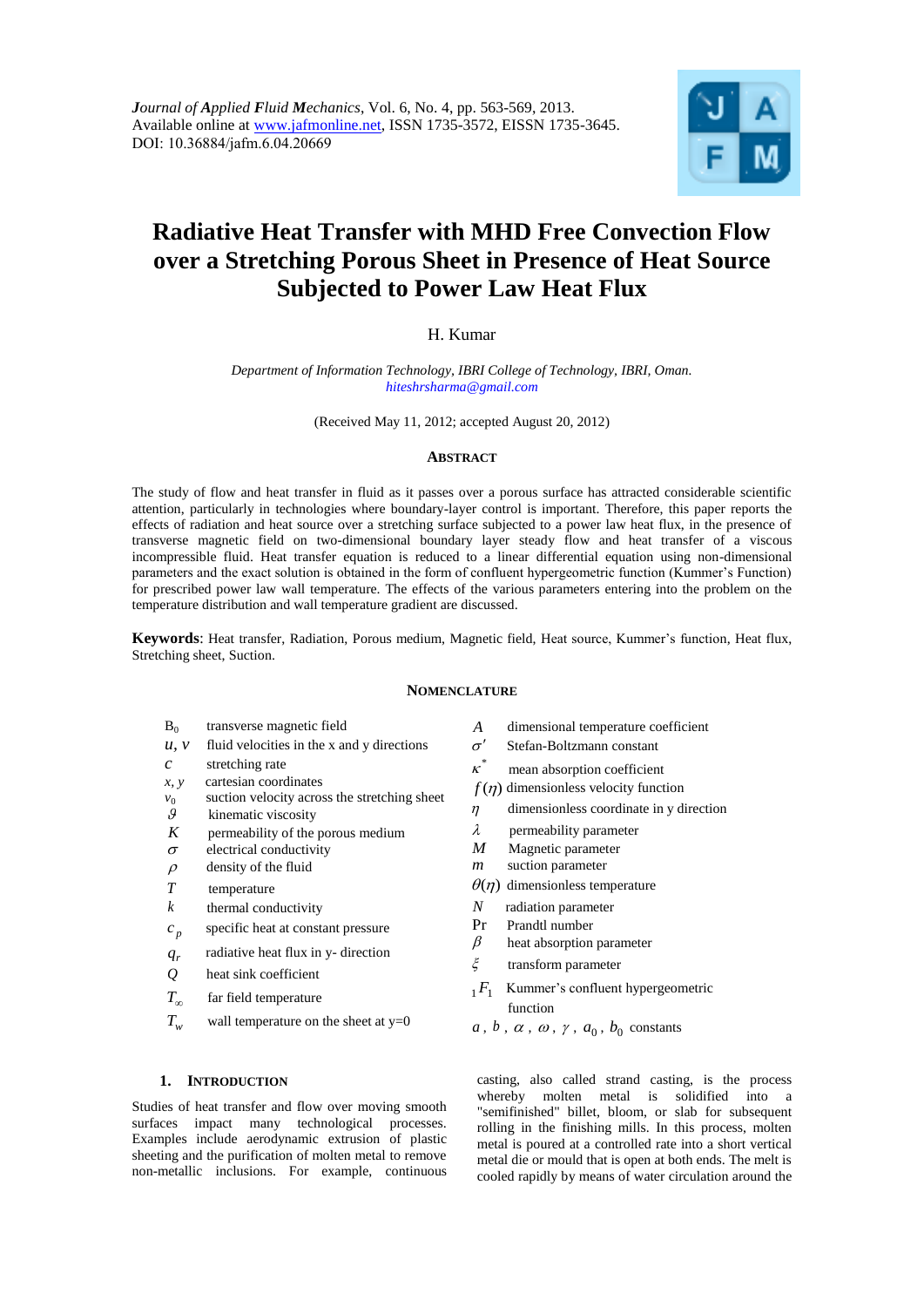mould, and the solidified product is withdrawn in a continuous length from the bottom of the mould at a rate consistent with the pouring rate. It is employed mainly for copper, brass, bronze and aluminum and increasingly for cast iron and steel.

In spite of this, in actual practice, boundary layer flow over a stretching sheet must be addressed. For example, in a melt-spinning process, extradite is stretched into a filament or sheet while it is drawn from the die, and the filament or sheet solidifies as it passes through the controlled cooling system.

Sakiadis (1961) first examined the boundary-layer flow of a viscous fluid in the context of plate motion in its own plane. Erickson *et al.* (1966) and Gupta and Gupta (1977) extended this problem to the case in which suction or blowing existed at the moving surface. Crane (1970) and Mc Cormack and Crane (1973) studied the boundary-layer flow of a Newtonian fluid caused by the stretching of an elastic flat sheet which moves in its own plane with the velocity varying linearly with the distance from a fixed point by the application of a uniform stress. The uniqueness of the exact analytical solutions followed by the two different approaches (Crane, 1970; Mc Cormack and Crane, 1973) was proved simultaneously by Mc Leod and Rajagopal (1987) and Troy *et al.* (1987). Both the basic flow and the heat transfer problems for linear stretching of the sheet have since been extended in various ways. For example, Afzal and Varshney (1980), Kuiken (1981) and Banks (1983) considered the power law stretching of the plate  $(u\alpha x^m)$ . Banks and Zaturska (1986) considered the eigen-value problem for boundary-layer over the stretching plate. The hydromagnetic flow and heat transfer case for a linearly stretching plate has been studied by Chakrabarti and Gupta (1979), Chiam (1995) and Abo-Eldahab and Salem (2004). Series solution of unsteady boundary-layer flow that results from a stretching sheet has been considered by Kechil and Hashim (2007) and Liao (2006). Effects of variable thermal conductivity on MHD flow near a stagnation point on a linearly stretching sheet is studied by Sharma and Singh (2009) and study of chemically reactive solute distribution in a steady MHD boundary layer flow over a stretching surface is presented by Uddin *et al.* (2011).

All these authors have neglected the importance of porous medium; however the analysis of flow through a porous medium has become the core of several scientific and engineering applications. This type of flow is important to a wide range of technical problems, such as flow through packed beds, sedimentation, environmental pollution, centrifugal separation of particles and blood rheology. Moreover, these authors neglected the effects of radiation and internal heat generation. At the same time, however, the study of flow and heat transfer in fluid past a porous surface has attracted considerable scientific attention based on applications in, for example, chemical engineering, where boundary-layer control, transpiration cooling and gaseous diffusion are important. Equally important is the study of heat generation or absorption in moving fluids for problems involving chemical reactions and those concerned with dissociating fluids. Specifically, the effects of heat generation may alter the temperature

distribution, consequently affecting the particle deposition rate in nuclear reactors, electronic chips and semiconductor wafers. In fact, the literature is replete with examples of heat transfer in the laminar flow of viscous fluids. For instance, Vajravelu and Hadjinicolaou (1993) studied heat transfer characteristics in the laminar boundary-layer of a viscous fluid over a stretching sheet with viscous dissipation or frictional heating and internal heat generation. Abel *et al.* (2001) studied convective heat and mass transfer in a viscoelastic fluid flow through a porous medium over a stretching sheet with variable viscosity. Bhargava *et al.* (2003) have taken the problem of mixed convection micropolar fluid driven by a porous stretching sheet and found the solution by the finite element method. Rashad (2007) has studied the radiative effects on heat transfer from a stretching surface in a porous medium. Finally, Veena *et al.* (2007) found the non-similar solution for heat and mass transfer flow in an electrically conducting visco-elastic fluid over a stretching sheet embedded in a porous medium.

Moreover, when the temperature of surrounding fluid is high, radiation plays an important role that cannot be ignored (Modest, 2003; Siegel and Howell, 1992). The effects of radiation in steady flows have been reported many studies, including Cess (1966), Arpaci (1968), Cheng and Ozisik (1972), Hasegawa, Echigo and Fakuda (1972), Bankston, Lioyed and Novony (1977), Hossain and Takhar (1996, 1997) and Hossain, Pop and Rees (1998). For an impulsively started infinite vertical isothermal plate, Ganesan, Loganathan and Soundalgekar (2001) studied the effects of radiation and free convection by using Rosseland approximation (Brewster, 1992). Recently, Kumar (2009) has studied radiative heat transfer with hydromagnetic flow and viscous dissipation over a stretching surface in the presence of variable heat flux. This paper reports the effects of radiation and heat source over a stretching surface which is subjected to a power law heat flux, in the presence of transverse magnetic field.

## **2. FORMULATION AND SOLUTION OF PROBLRM**

The present problem is based on a steady twodimensional incompressible viscous laminar flow caused by a stretching sheet, of an electrically conducting fluid under the action of a transverse magnetic field  $B_0$ , placed in quiescent fluid (Newtonian) in presence of radiation and heat source. The flow is assumed to be in the x-direction which is chosen along the sheet and the y-axis perpendicular to it. The sheet issues from a thin slit at the origin (0, 0). It is assumed that the speed of a point on the plate is proportional to its distance from the slit, Fig. 1, and that the boundary-layer approximations are still applicable. In writing the following equations, it is assumed that the external electric field and the electric field resulting from the polarization of charges are negligible. Under these conditions, equations of momentum and energy are:

$$
\frac{\partial u}{\partial x} + \frac{\partial v}{\partial y} = 0 \tag{1}
$$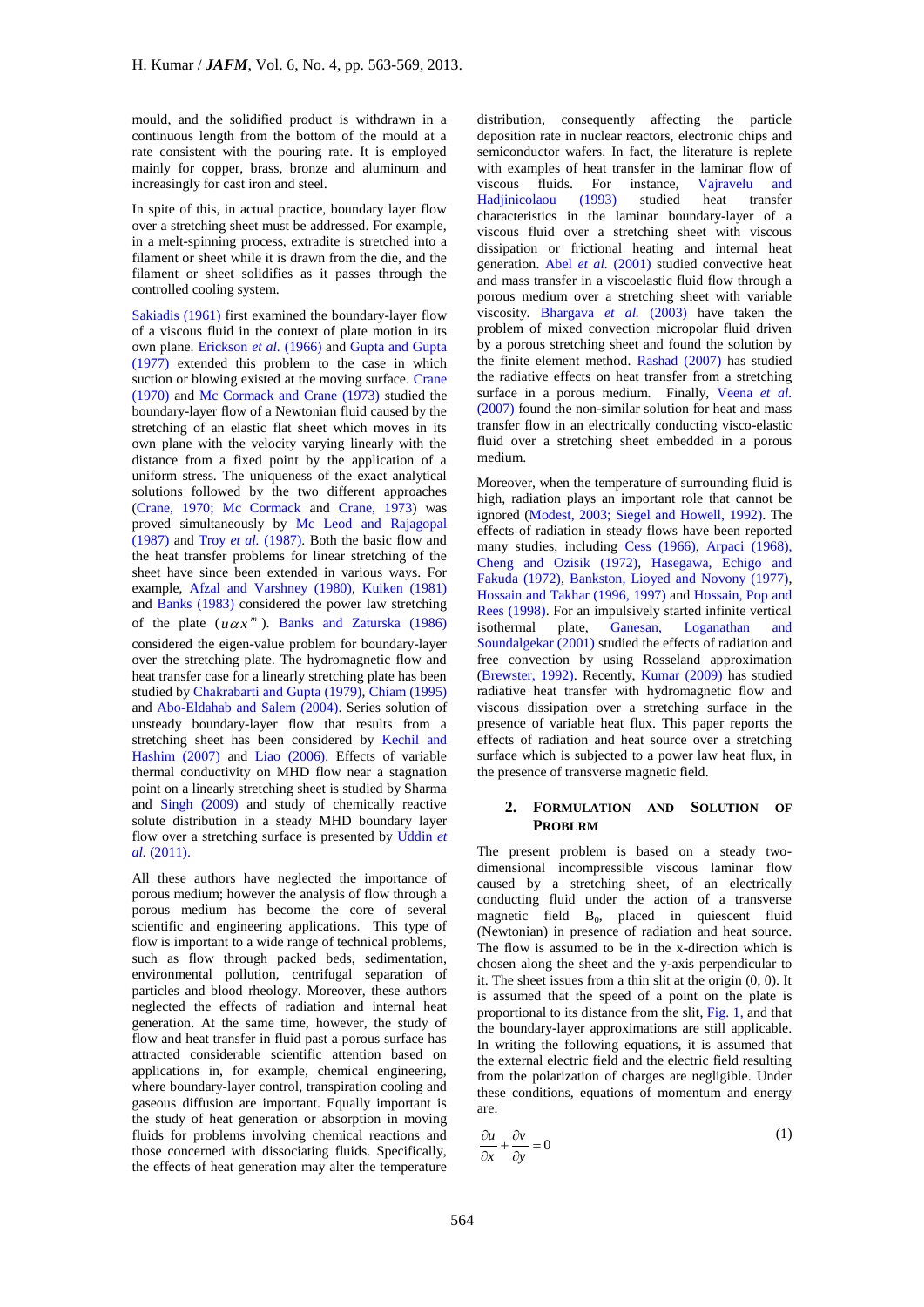$$
u\frac{\partial u}{\partial x} + v\frac{\partial u}{\partial y} = \mathcal{G}\frac{\partial^2 u}{\partial y^2} - \frac{\mathcal{G}}{K}u - \frac{\sigma B_0^2 u}{\rho}
$$
 (2)

$$
u \frac{\partial T}{\partial x} + v \frac{\partial T}{\partial y} = \frac{k}{\rho c_p} \frac{\partial^2 T}{\partial y^2} - \frac{1}{\rho c_p} \frac{\partial q_r}{\partial y}
$$
  
+ 
$$
\frac{Q}{\rho c_q} (T_\infty - T)
$$
 (3)



**Fig. 1**. Boundary-layer flow over a stretching porous surface.

The last term in the RHS of Eq.  $(3)$  denotes the heat generation varying directly with the temperature.

The appropriate boundary conditions for the problem are

$$
u = c x, \qquad v = -v_0, \qquad at \qquad y = 0
$$
  
 
$$
u = 0, \quad as \qquad y \to \infty
$$
 (4)

where c is a positive stretching constant.

In addition, boundary conditions on the temperature are as follows:

$$
\frac{\partial T}{\partial y} = Ax^2 \text{ at } y = 0
$$
  
\n
$$
T = T_{\infty} \text{ as } y \to \infty
$$
\n(5)

We assume the Rosselanda approximation (Brewster, 1992) for radiative heat flux, which leads to

$$
q_r = -\frac{4\sigma'}{3\kappa^*} \frac{\partial T^4}{\partial y}.
$$

where  $\sigma'$  is the Stefan-Boltzmann constant and  $\kappa^*$  is the mean absorption coefficient.

If the temperature differences within the flow are sufficiently small such that  $T<sup>4</sup>$  may be expressed as a linear function of the temperature, then the Taylor series for  $T^4$  about  $T_{\infty}$ , after ignoring higher order terms, is given by  $T^4 = 4T_{\infty}^3 T - 3T_{\infty}^4$ .

The solution of Eq.  $(1)$  and Eq.  $(2)$ , satisfying the boundary conditions Eq. (4) is as follows:

$$
u = c x f'(\eta) ,
$$
  
\n
$$
v = -\sqrt{9c} f(\eta) ,
$$
  
\n
$$
\eta = \sqrt{\frac{c}{9}} y
$$
 (6)

where prime denotes differentiations with respect to  $\lq$   $\eta$   $\lq$  and

$$
f(\eta) = a + be^{-\alpha \eta}
$$
  
\n
$$
a = \frac{\alpha^2 - \lambda - M}{\alpha}, \quad b = -\frac{1}{\alpha}
$$
  
\n
$$
\alpha = \frac{m + \sqrt{m^2 + 4(1 + \lambda + M)}}{2}
$$
  
\nwhere,  $\lambda = \frac{9}{c}K$ ,  $m = \frac{v_0}{\sqrt{gc}}$  and  $M = \frac{\sigma B_0^2}{\rho c}$ 

Magnetic parameter.

In order to solve Eq.  $(3)$ , considering boundary conditions Eq. (5), we assume the dimensionless temperature  $\theta(\eta)$  as

$$
T = T_{\infty} + A \sqrt{\frac{g}{c}} x^2 \theta(\eta)
$$
 (8)

On using Eqs.  $(6)-(8)$ , Eq.  $(3)$  takes the following form:

$$
(1 + \frac{4}{3N})\theta'' + Prf \theta' - 2Prf' \theta - \beta\theta = 0
$$
 (9)

subject to the boundary conditions

$$
\theta' = 1 \quad \text{at} \quad \eta = 0
$$
  

$$
\theta(\infty) = 0 \tag{10}
$$

where, 
$$
N = \frac{\kappa^* k}{4 \sigma T_o^3}
$$
,  $Pr = \frac{\rho \theta c_p}{k}$  and  $\beta = \frac{\theta Q}{k c}$ .

If we assume  $\left(1+\frac{4}{3N}\right) = \omega$ , then to obtain the solution of Eq. (9), we introduce a new variable  $\xi$  as follows:

$$
\xi = -\frac{\text{Pr}}{\alpha^2 \omega} e^{-\alpha \eta} \tag{11}
$$

Hence Eq.  $(9)$  reduces to

$$
\xi \frac{d^2 \theta}{d \xi^2} + \left(1 - \Pr\left(\frac{1}{\omega} - \frac{(\lambda + M)}{\alpha^2 \omega}\right) - \xi\right) \frac{d\theta}{d \xi}
$$
  
+ 
$$
\left(2 - \frac{\beta}{\alpha^2 \omega} \xi^{-1}\right) \theta = 0
$$
 (12)

The corresponding boundary conditions are

$$
\theta' \left( \xi = -\frac{\Pr}{\alpha^2} \right) = \frac{\alpha}{\Pr} \text{ and } \theta(\xi = 0) = 0 \quad (13)
$$

Solution of the hypergeometric equation, one may refer to Erdélyi (1953),

$$
x \frac{d^2 y}{dx^2} + (b' + a'x) \frac{dy}{dx} + \left(\beta' + \alpha' x + \frac{\gamma'}{x}\right) y = 0
$$
  
is  $y = x^{-\frac{b'}{2}} e^{-\frac{dx}{2}} W(k, \mu, \zeta)$   
where,  $k = \left(\beta' - \frac{a'b'}{2}\right) \left(a'^2 - 4\alpha'\right)^{-\frac{1}{2}},$   
 $\mu = \frac{1}{2} \left[\left(b' - 1\right)^2 - 4\gamma'\right]^{-\frac{1}{2}}, \zeta = \left(a'^2 - 4\alpha'\right)^{\frac{1}{2}} x$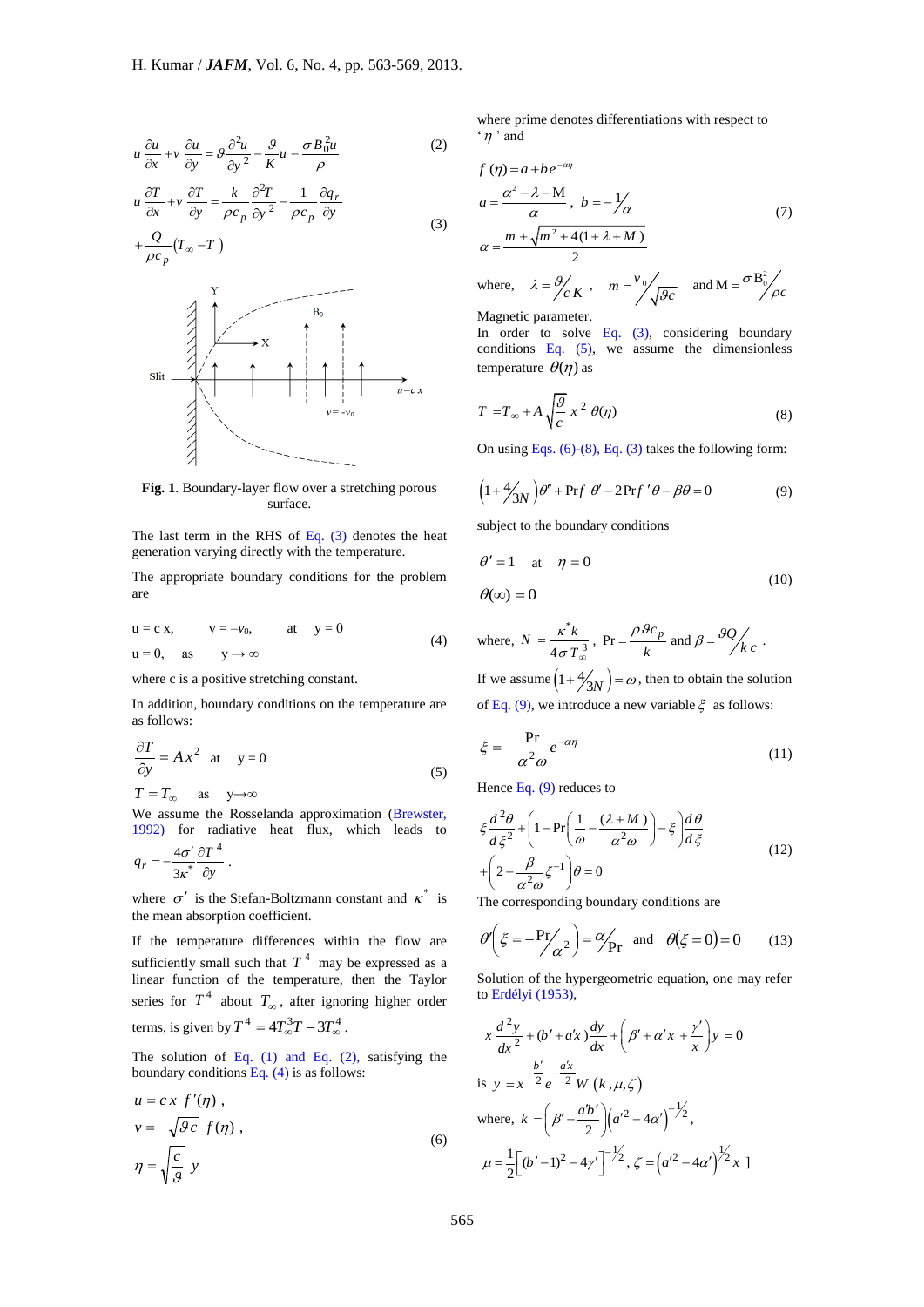Applying the above method the solution of Eq. (12) satisfying boundary conditions Eq. (13) in terms of  $\eta$  is given by:

$$
\theta(\eta) = C e^{-\frac{\alpha(a_0 + b_0)\eta}{2}}
$$
  
 
$$
\times {}_1F_1 \left[ \frac{a_0 + b_0 - 4}{2}; 1 + b_0; -\frac{\text{Pr}}{\alpha^2 \omega} e^{-\alpha \eta} \right]
$$
 (14)

where,  
\n
$$
a_0 = Pr\left(\frac{1}{\omega} - \frac{(\lambda + M)}{\alpha^2 \omega}\right), \qquad \gamma = \frac{\beta}{\alpha^2 \omega},
$$
\n
$$
b_0 = \left[Pr^2\left(\frac{1}{\omega} - \frac{(\lambda + M)}{\alpha^2 \omega}\right)^2 + 4\gamma\right]^{1/2},
$$
\n
$$
L_1 = \left(\frac{Pr}{\alpha \omega}\right) \left[\frac{a_0 + b_0 - 4}{2(1 + b_0)}\right] \times {}_1F_1\left[\frac{a_0 + b_0 - 2}{2}; 2 + b_0; -\frac{Pr}{\alpha^2 \omega}\right]
$$
\n
$$
, L_2 = \frac{\alpha(a_0 + b_0)}{2} \times {}_1F_1\left[\frac{a_0 + b_0 - 4}{2}; 1 + b_0; -\frac{Pr}{\alpha^2 \omega}\right]
$$
\nand 
$$
C = \frac{1}{2}(L_1 - L_2).
$$

The recovery temperature at the stretching plate is given by:

$$
\theta(0) = C_1 F_1 \left[ \frac{a_0 + b_0 - 4}{2}; \ 1 + b_0; \ -\frac{\text{Pr}}{\alpha^2 \omega} \right] \tag{15}
$$

# **3. RESULTS AND DISCUSSION**

The effects of radiation and heat sink over a stretching surface in the presence of transverse magnetic field, caused by stretching a porous wall are presented graphically. The analytical solutions are obtained in terms Kummer's function (on using the theory of Whittaker function) and the numerical computations of those results obtained by using FORTRAN, are shown in figures.

The dimensionless temperature distribution  $\theta(\eta)$  is plotted against  $\eta$  for different values of parameters M,  $\lambda$ , Pr,  $\beta$ , m and  $\omega$  in Fig. 2 to Fig. 6, respectively. It has been shown that  $\theta(\eta)$  increases with Pr or  $\beta$  or m increases. Temperature rise due to heat flux impinging on the plate and suction parameter increases with temperature, due to hot suction of fluid. The presence of a heat source in the boundary layer generates energy, which causes the temperature of the fluid to increase. Whereas  $\theta(\eta)$  decreases as M or  $\lambda$ or  $\omega$  increases. Increasing permeability reduces the presence of solid particles in the medium, thereby reducing the conduction heat transfer which affects the convection transfer process. Temperature decreases as  $\omega$  increases (or N decreases) as it can be seen that an increase in the thermal radiation parameter produces significant increases in the thermal condition of the fluid and its thermal boundary layer. As magnetic field

parameter M increases; the Lorentz force, which opposes the flow also increases and leads to an enhanced deceleration of the flow. This result qualitatively agrees with the expectations, since the magnetic field exerts a retarding force on the free convection flow.



**Fig. 2.** Dimensionless temperature against η for different values of M with  $\lambda=1$ , m = 0.2, Pr = 1,  $\beta$ = 0.1 and  $\omega = 1.27$ 



**Fig. 3.** Dimensionless temperature against η for different values of  $\lambda$  with M=2, m = 0.2, Pr =1,  $\beta$ = 0.1 and  $\omega = 1.27$ 



**Fig. 4.** Dimensionless temperature against η for different values of Pr with M=1, m = 0.2,  $\lambda$  =1,  $\beta$ = 0.1 and  $\omega = 1.27$ 



**Fig. 5.** Dimensionless temperature against η for different values of  $\beta$  with M=1, m = 0.2, Pr =1,  $\lambda$ = 1 and  $\omega = 1.27$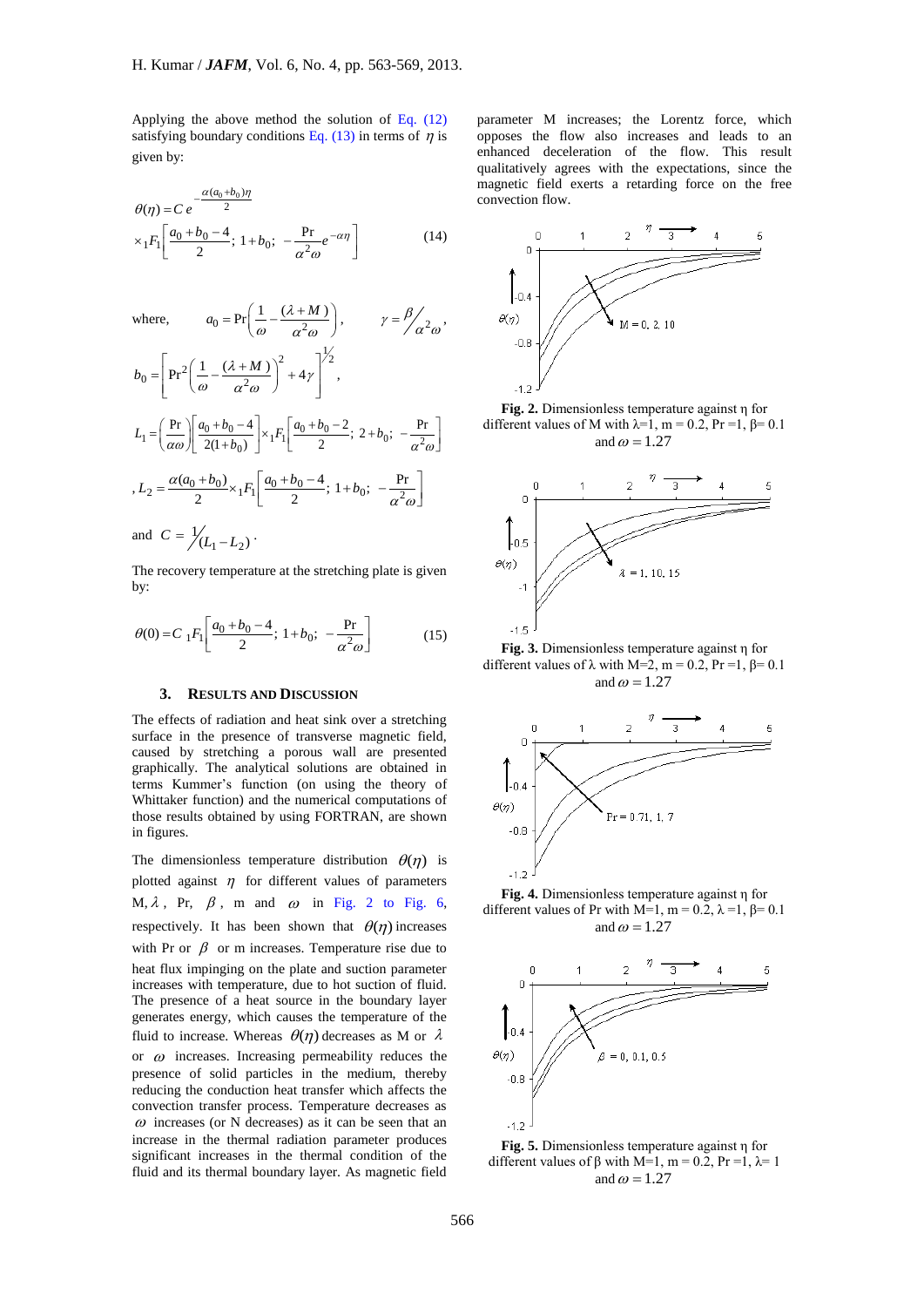

**Fig. 6.** Dimensionless temperature against η for different values of m with M=1,  $\beta$ =0.1, Pr =1,  $\lambda$ =1 and  $\omega = 1.27$ 

The recovery temperature  $\theta(0)$  is plotted against Pr for different values of variables, M,  $\lambda$ ,  $\beta$ , m and  $\omega$ , as shown in Fig. 7 to Fig. 11, respectively. It is noted that  $\theta(0)$  is increased with  $\beta$  or m and it is decreased as M or  $\lambda$  or  $\omega$  is increased. The profiles of the function  $\theta(0)$  are negative in all the cases. Furthermore, the negative values of the wall temperature gradient for all values of the parameters are indicative of the physical fact that the heat flows from the surface to the ambient fluid.



**Fig. 7.** Dimensionless temperature against η for different values of  $\omega$  with M=1,  $\beta$  = 0.1, Pr =1,  $\lambda$ = 1 and  $m = 0.2$ 



**Fig. 8.** Dimensionless recovery temperature against Pr for different values of M with  $\lambda = 1$ ,  $\beta = 0.1$ , m= 0.2 and  $\omega = 1.27$ 



**Fig. 9.** Dimensionless recovery temperature against Pr for different values of λ with M= 2, β= 0.1, m= 0.2 and  $\omega = 1.27$ 







**Fig. 11.** Dimensionless recovery temperature against Pr for different values of m with M=1,  $\lambda = 1$ ,  $\beta = 0.1$  and  $\omega = 1.27$ 



**Fig. 12.** Dimensionless recovery temperature against Pr for different values of  $ω$  with M=1,  $λ = 1$ ,  $β = 0.1$  and  $m = 0.2$ .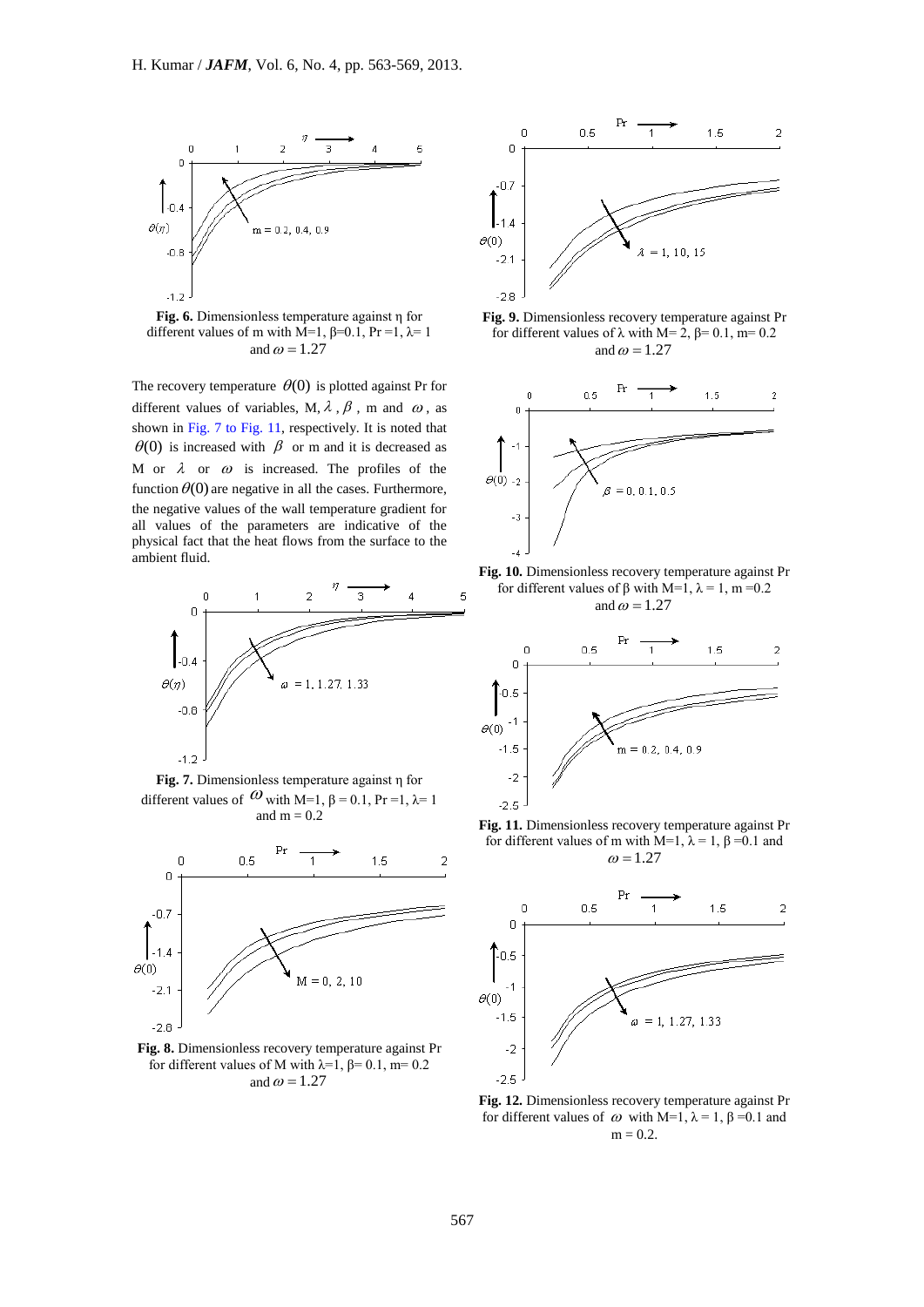#### **4. CONCLUSIONS**

In the present research, the effects of heat source and porosity on temperature distribution are obtained in Eq.  $(14)$  and Eq.  $(15)$  which can be interpreted as follows:

- 1. Radiation and heat source increase the thermal boundary-layer.
- 2. Porosity and magnetic field decrease the temperature.
- 3. Radiation and heat source increase the wall temperature gradient.

#### **ACKNOWLEDGEMENTS**

The author is very much thankful to Prof. S. S. Tak, Jai Narain Vyas University, Jodhpur (India) for offering his valuable suggestions and assistance to improve the paper.

#### **REFERENCES**

- Abel, M.S., S.K. Khan and K.V. Prasad (2001). Convective heat and mass transfer in a visco-elastic fluid flow through a porous medium over a stretching sheet. *Int J Numer Meth Heat Fluid Flow*, 11, 779-792.
- Abo-Eldahab, E. M. and A. M. Salem (2004). Hall effect on MHD free convection flow of a non-Newtonian power law fluid at a stretching surface. *Int Comm Heat Mass Transf,* 31, 343-354.
- Afzal, N. and I. S. Varshney (1980). The cooling of low heat resistance stretching sheet moving through a fluid. *Wirme- und Stoffiibertrag,* 14, 289-293.
- Arpaci, V. S. (1968). Effects of thermal radiation on the laminar free convection from a heated vertical plate. *Int. J. Heat Mass Transfer,* 11, 871-881.
- Banks, W. H. H. and M. B. Zaturska (1986). Eigen solutions in boundary-layer flow adjacent to a stretching wall. *I M A J Appl Math,* 36, 263-273.
- Banks, W. H. H. (1983). Similarity solutions of the boundary layer equations for stretching wall. *J Mec Theo Appl,* 2, 375-392.
- Bankston, J. D., J. R. Lioyed and J. L. Novony (1977). Radiation convection Interaction in an absorbingemitting liquid in natural convection boundary flow. *J. Heat Transfer ASME,* 99, 125-127.
- Bhargava, R., L. Kumar and H. S. Takhar (2003). Finite element solution of mixed convection micropolar flow driven by a porous stretching sheet. *Int J Engng Sci,* 41, 2161–2178.
- Brewster, M. Q. (1992). *Thermal Radiative Transfer and Properties.* John Wiley and sons Inc.
- Cess, R. D. (1966). Interaction of thermal radiation with free convection heat transfer. *Int. J. Heat Mass Transfer*, 9, 1269-1277.
- Chakrabarti, A. and A. S. Gupta (1979). Hydromagnetic flow and heat transfer over a stretching sheet. *Q Appl Math,* 37, 73-78.
- Cheng, E. H. and M. N. Ozisik (1972). Radiation with free convection in an absorbing emitting and scattering medium. *Int. J. Heat Mass Transfer,* 15, 1243-1252.
- Chiam, T. C. (1995). Hydromagnetic flow over a surface stretching with a power law velocity. *Int J Engng Sci,* 33, 429-435.
- Crane, L. J. (1970). Flow past a stretching plate. *ZAMP*, 21, 645-647.
- Erdélyi, A. (1953). *Higher Transcendental Functions.* Vol.1, Mc Graw-Hill Inc.
- Erickson, L. E., L. T. Fan and V. G. Fox (1966). Heat and mass transfer of a moving continuous flat plate with suction or injection. *Ind Engng Chem Fundam*, 5, 19-25.
- Ganesan, P., P. Loganathan and V.M. Soundalgekar (2001). Radiation effects on Flow Past an Impulsively Started Infinite Vertical Plate. *Int. J. of Applied Mechanics and Engineering,* 6, 719-730.
- Gupta, P. S. and A. S. Gupta (1977). Heat and mass transfer on a stretching sheet with suction or blowing. *Canad J of Chem Eng*, 55, 744-746.
- Hasegawa, S., R. Echigo and K. Fakuda (1972). Analytic and experimental studies on simultaneous radiative and free convective heat transfer along a vertical plate. *Proc. Jap. Soc. Mech. Eng.,* 38, 2873- 2883.
- Hossain, M. A., I. Pop and D. A. S. Rees (1998). Free convection–radiation interaction from an isothermal plate inclined at a small angle to the horizontal. *Acta Mechanica,* 127, 63-73.
- Hossain, M. A. and H. S. Takhar (1997). Radiationconduction interaction in mixed convection along rotating bodies. *Heat and Mass Transfer,* 33, 201- 208.